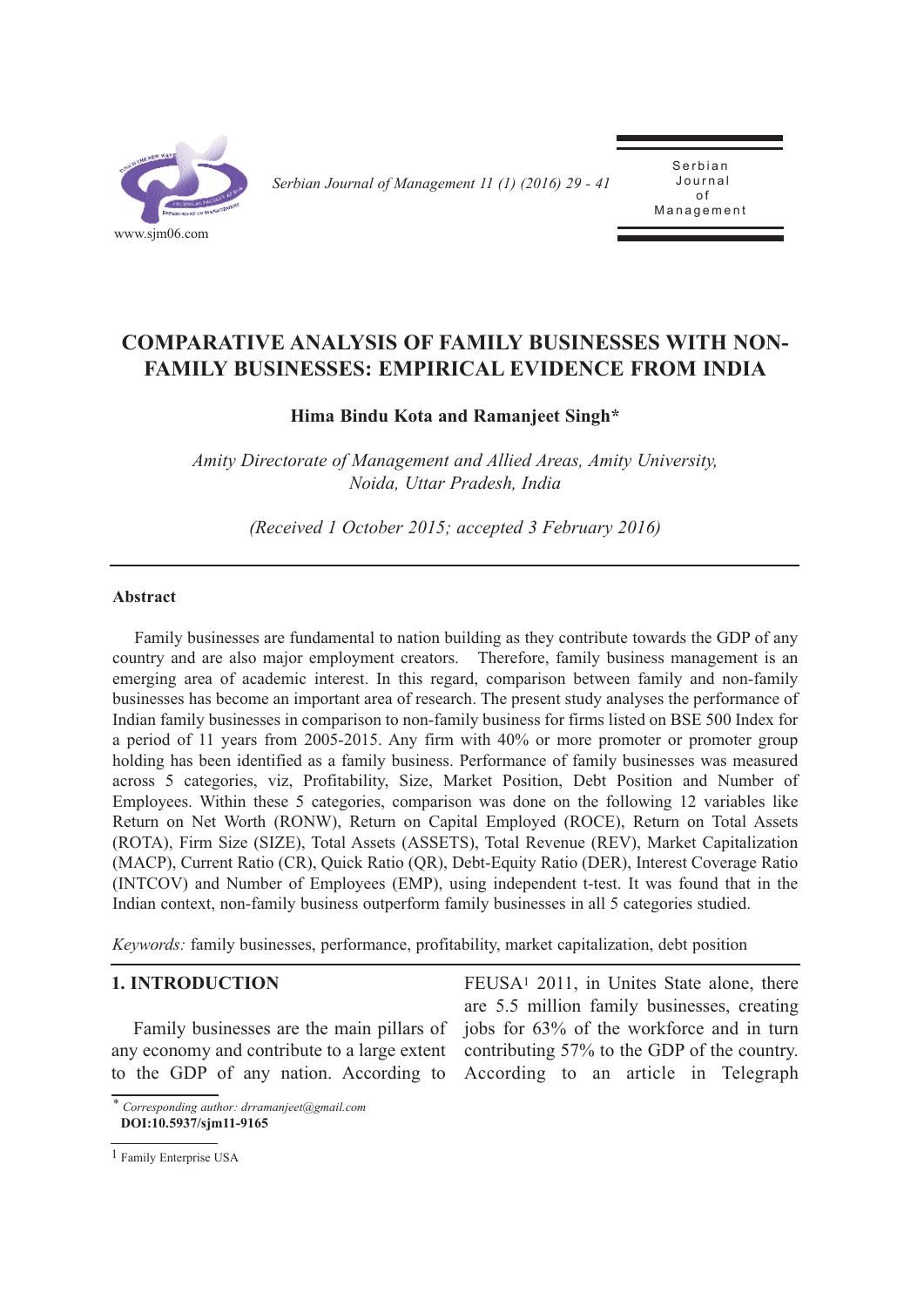published in April 2015, there are now more than 3 million family businesses in the UK, which provide 9.4 million jobs and generate 25% of GDP. Family businesses are also deep-rooted in Asian cultures with Japan having the oldest family business in the world, presently run by the 40<sup>th</sup> generation. This region also boasts of a high concentration of family businesses at about 85%. These family businesses contribute 34% to the Asian GDP2 by employing 57% of the workforce. Two-thirds of India's GDP and 90% of the gross industry output are contributed by family business in India3. This is the reason that family business management has gained a lot of prevalence as an area of academic interest.

Although family businesses are important contributors to the growth story of any nation, in Indian context, family businesses faced a major challenge to compete with the global giants after the economic liberalization in 1991. It was perceived that Indian family businesses showed resistance to change, innovate and experiment. However, to their credit, Indian family businesses were able to change, modernize and compete with the multinational corporations.

In this context, it is relevant to study how family businesses are faring after liberalization and a comparisonbetween family and non-family businesses has become an important area of research.

# **2. LITERATURE REVIEW**

### **2.1. Definition of Family Business**

There is no consensus till date on how to define a family business. Several researchers have come out with different definitions. Any business with majority shareholding within a single family, with family members directly involved in the business operations was defined as family business by Rosenblatt (1985). Later Shanker and Astrachan (1996) gave a more comprehensive definition of family businesses to include ownership concentration, voting rights, strategic decision making role, multi-generational engagement in business and involvement of family members in managerial roles.

Although a common definition to family business has not arrived upon, the following three aspects can identify a family business: ownership (one or more family members own a higher percentage of shares), management (one or more members of the family occupy top positions in management) and position on board (one or more family members are directly involved in the company's board of directors).

# **2.2. Firm Performance of Family Businesses**

Two branches of studies are prevalent in the family business management research. One branch studies how family and nonfamily businesses perform differently and the second branch studies the specific characteristics of family businesses that impacts the firm performance. This literature review discusses the first branch of study in detail. Several researchers have studied and compared the performance of family and non-family business and the results have been inconsistent.

Jaskiewicz and Klein (2005) summarized the 41 studies conducted worldwide comparing performance of family businesses with that of non-family businesses and found that in 60% of the studies family businesses outperformed the non-family businesses,

3 KPMG 2013 Report retrieved from http://www.kpmgfamilybusiness.com/family-owned-businesses-backbone-indias-economy/

<sup>2</sup> EY Family Business Yearbook 2014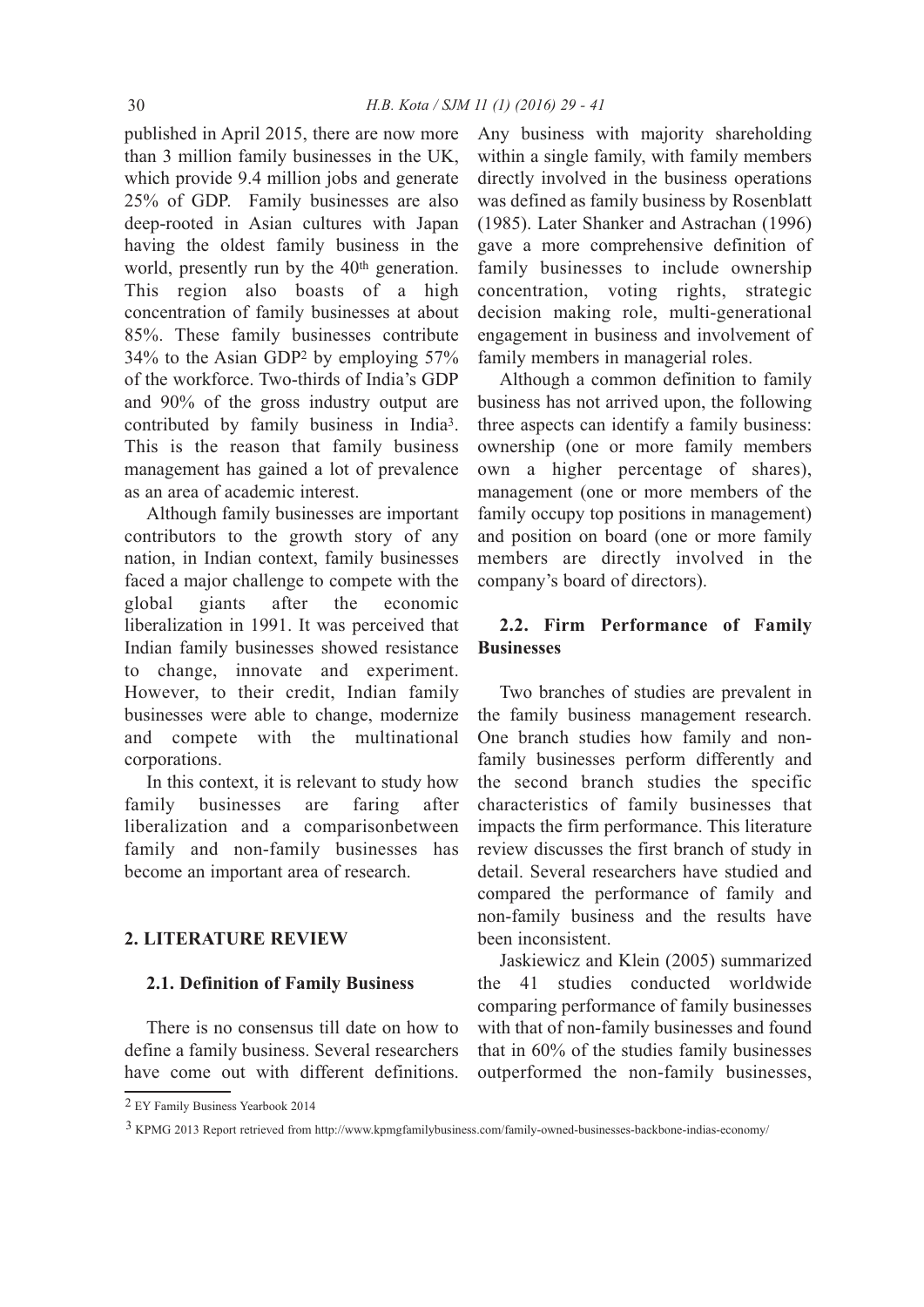12% studies reported opposite results and the remaining 28% studies showed the performance of family businesses is not significantly different from non-family businesses.

Allouche et al. (2008) studied family businesses in Japan from 1998-2003 and found family businesses are better performers than non-family businesses.

On the other hand, in a similar study in Indonesia, from 2006 to 2010, Singapurwoko (2013) got opposite results and found that non-family businesses were better performers than family businesses.

Several studies on the relevance of involvement of family members and firm performance did not yield significant results (Chrisman et al., 2004; Demsetz & Villalonga, 2001; Himmelberg et al., 1999; Schulze et al., 2001).

According to several studies, family businesses have low propensity to take higher debts as it can result in loss of control (Gallo & Vilaseca, 1996; McConaughy et al., 2001; Mishra & McConaughy, 1999).

In theory, family businesses can be more efficient than non-family businesses due to several reasons like lower agency costs (Hill & Snell, 1989; Shleifer & Vishny, 1997), motivation to maintain the longevity of the business (Anderson & Reeb, 2003). Alternatively, according to Barth et al., (2005), cautious behavior of family owners may limit the growth and diversification of a family firm.

Apart from performance, several studies have also analysed the difference in productivity levels of family and non-family businesses. Galve-Górriz and Salas-Fumás (1996) studied both profitability and productivity of family businesses in Spain. They found that although the profitability of family businesses is not significantly different, the productivity levels of family businesses were higher than that of nonfamily businesses. Additionally, several studies found that the businesses where founding family still retained control were more efficient when compared to businesses without control of founding family (Bonilla et al., 2010).

In contrast, family firms which are not publically listed and are private in nature are less productive by about 18% than nonfamily businesses (Wall, 1998). On the other hand, Westhead and Cowling (1996) found no significant difference between private family firms and non-family firms in terms of performance. Similar studies like Bosworth and Loundes (2002) and Barth et al. (2005) also found family businesses to be less productive than non-family business in Australia and Norway respectively.

Comparing family business performance industry-wise, Rettab and Azzam (2011) found that in trading and construction industry, family businesses performed better than non-family businesses. However, nonfamily businesses performed better than family businesses in manufacturing and services sector.

# **2.3. Contribution of the Study**

From the literature review, it is evident that worldwide studies comparing family business and non-family businesses performance have given inconclusive results. Additionally, family business management studies in India are in a nascent stage with not many studies undertaken in this area. Saravanan (2009) compared the firm value and corporate governance systems of family and non-family businesses. Jaiswal and Banerjee (2012) in a working paper series studied the earnings management of family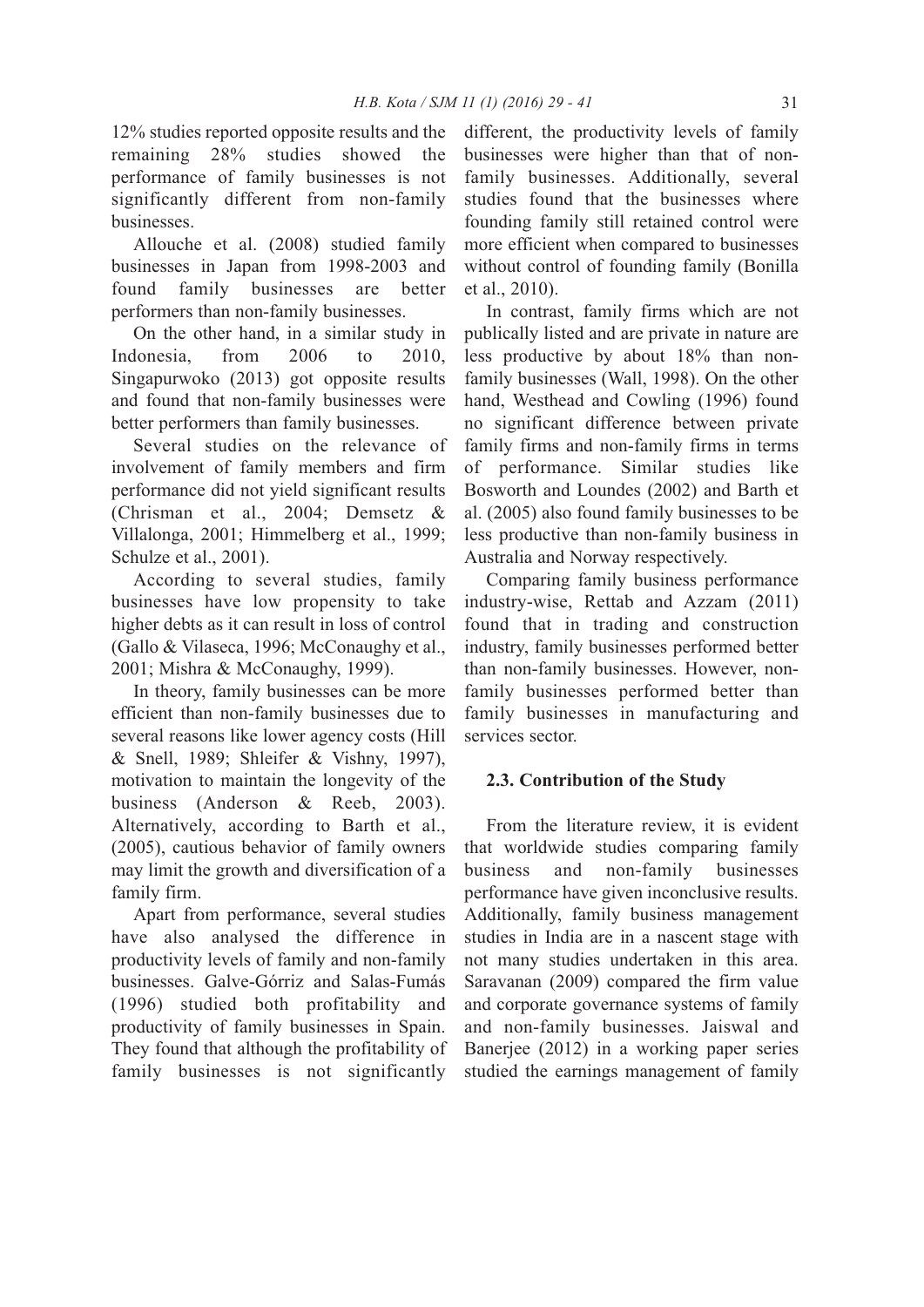businesses. Singh and Goodrich (2006) **4. RESEARCH METHODOLOGY** studied the succession of Reliance Industries. However, not many studies have compared the performance of family businesses with non-family businesses. The present study contributes to the existing literature by analyzing the performance of family and non-family businesses in terms of profitability, size, market position, debt position and number of employees.

# **3. OBJECTIVE OF THE STUDY**

The importance of family businesses in any economy merits an in-depth analysis into their operations. The main objective of the study is to find whether there is significant difference in the performance of family and non-family businesses.

There are five specific objectives of the study:

1. To find whether there is significant difference in the performance of family and non-family businesses in terms of profitability.

2. To find whether there is significant difference in the performance of family and non-family businesses in terms of size.

3. To find whether there is significant difference in the performance of family and non-family businesses in terms of market position.

4. To find whether there is significant difference in the performance of family and non-family businesses in terms of debt position.

5. To find whether there is significant difference in the performance of family and non-family businesses in terms of number of employees.

This is an empirical research study based on systematic observation using primarily secondary data. The sample used for the study is the BSE 500 index companies for a period of 11 years from 2005-2015 (both years inclusive). BSE 500 is a broad-based index and covers more than 90% of the total market capitalization of BSE. It includes all the 20 major industries of the economy and consists of firms that are large, medium and small in size. Therefore, it serves as the best representation of the Indian market. Further, due to unavailability of data for the test variables, the data points studied for different test variables in given in Table 1.

*Table 1. Test variables used in the study and their sample size*

| S. No. | <b>Test Variable</b>               | N    |
|--------|------------------------------------|------|
|        | Return on Net Worth (RONW)         | 3154 |
| 2      | Return on Capital Employed (ROCE)  | 3154 |
| 3      | Return on Total Assets (ROTA)      | 3119 |
| 4      | Size (SIZE)                        | 3144 |
| 5      | <b>Total Assets (ASSETS)</b>       | 3144 |
| 6      | Total Revenue (Rev)                | 3091 |
| 7      | Market Capitalization (MCAP)       | 2932 |
| 8      | Current Ratio (CR)                 | 3131 |
| 9      | <b>Ouick Ratio (OR)</b>            | 3130 |
| 10     | Debt-Equity Ratio (DER)            | 3145 |
| 11     | Interest Coverage Ratio (INTCOV) ) | 2962 |
| 12     | Number of Employees (EMP)          | 1701 |

The 11-year old data from 2005-2015 (both years inclusive) has been collected from CMIE (Centre for Monitoring Indian Economy) database. The shareholding pattern of each firm from the years 2005 through 2015 were analyzed. All firms with 40% or more concentration in promoter holding have been identified as family businesses. Care has been taken to exclude all firms that have higher promoter holding but the owner is either the State or Central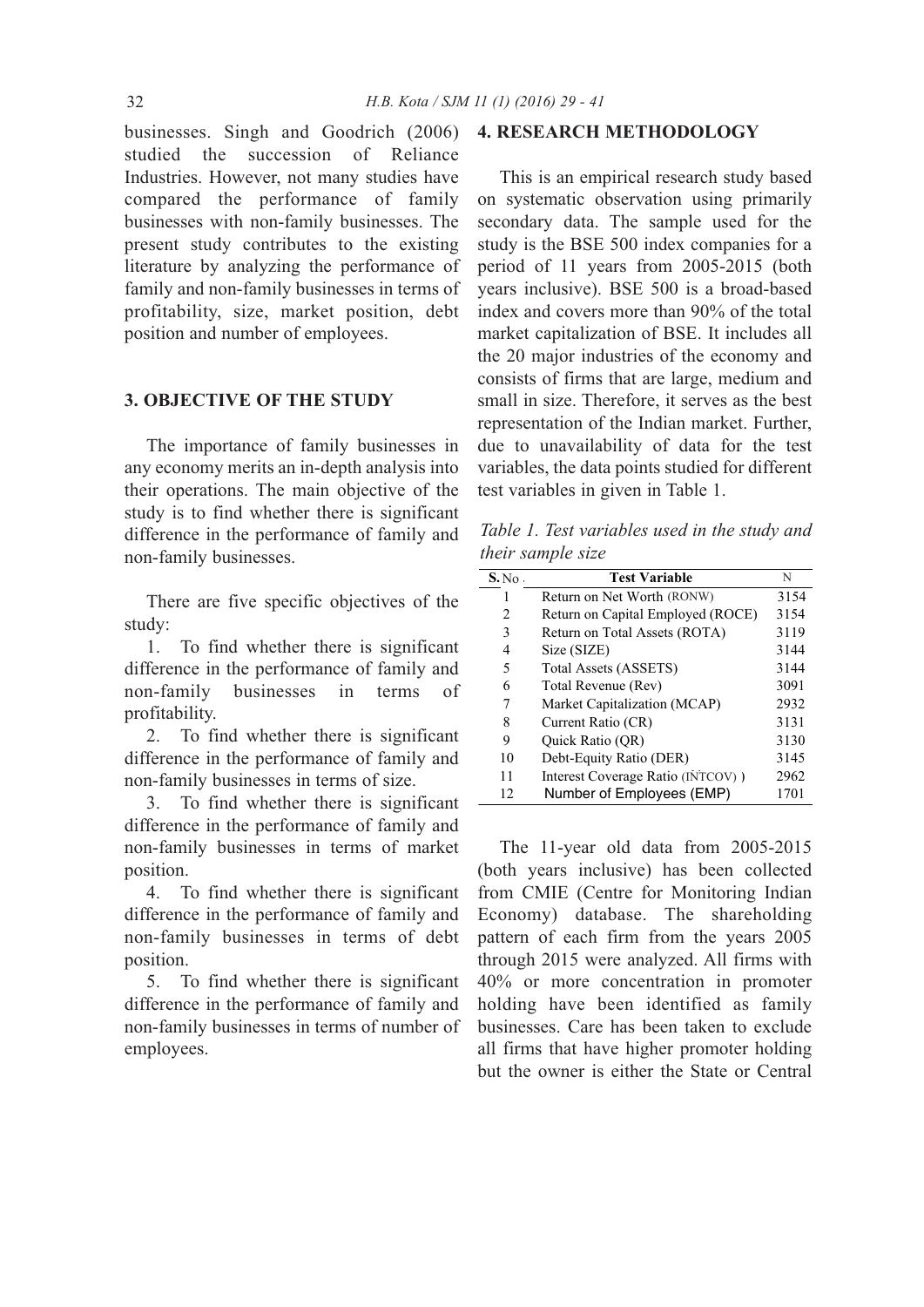Government. Such State or Central Government firms and other firms with less than 40% promoter holding have been categorized as non-family businesses. The definitions of the variables used for studying the family and non-family businesses performance difference are given in Table 2.

The present study uses independent t-test to find the difference between family and non-family businesses in terms of profitability, size, market position, debt position and the number of employees. This

statistical tool is used as it determines whether there is a statistically significant difference between the means of two unrelated groups and is an appropriate measure to use in this study. The grouping variable is the binary variable, Family Business (FAMFIRM), and the 12 categories of test variables are Return on Net Worth (RONW), Return on Capital Employed (ROCE), Return on Total Assets (ROTA), Firm Size (SIZE), Total Assets (ASSETS), Total revenue (REV), Market Capitalization

*Table 2. Variables for studying the difference between family and non-family businesses*

|                      | Purpose/<br>Category                                                | Variable                                                                | <b>Definition</b>                                                                                                                                                      |
|----------------------|---------------------------------------------------------------------|-------------------------------------------------------------------------|------------------------------------------------------------------------------------------------------------------------------------------------------------------------|
| Grouping<br>variable | To find if a<br>business is<br>family or<br>non-family in<br>nature | Family Firm<br>(FAMFIRM)                                                | It is a binary variable that takes the value of<br>one if the promoter or promoter group owns<br>more than 40% of the shares, or else takes<br>the value of zero.      |
| Test<br>variables    | Profitability                                                       | Return on Net Worth<br>$(\overline{RONW})$                              | RONW is defined as the return, in terms, of<br>net income generated on the shareholders'<br>equity                                                                     |
|                      |                                                                     | Return on Capital<br>Employed<br>(ROCE)                                 | ROCE is defined as the return generated on<br>the capital employed by the firm                                                                                         |
|                      |                                                                     | Return on Total Assets<br>(ROTA)                                        | ROTA is defined as the return generated as<br>a percentage of the total assets of the firm                                                                             |
|                      | Size                                                                | Firm Size (SIZE)<br><b>Total Assets (ASSETS)</b><br>Total Revenue (REV) | Firm Size is defined as book value of debt<br>and preferred stock plus market value of<br>common equity<br>The total assets of a firm<br>The total revenue of the firm |
|                      | Market                                                              | Market Capitalization                                                   | Natural logarithm of the market                                                                                                                                        |
|                      | Position                                                            | (MCAP)                                                                  | capitalization                                                                                                                                                         |
|                      | Debt Position                                                       | Current Ratio (CR)                                                      | Ratio of current assets to current liabilities                                                                                                                         |
|                      |                                                                     | Quick Ratio (QR)                                                        | Ratio of current assets (excluding<br>inventories) to current liabilities.                                                                                             |
|                      |                                                                     | Debt-Equity Ratio (DER)                                                 | Debt-Equity Ratio measures financial<br>leverage of a firm ad is calculated as a ratio<br>of total liabilities to stockholders" equity.                                |
|                      |                                                                     | Interest Coverage Ratio<br>(INTCOV)                                     | Interest Coverage Ratio is the ratio of EBIT<br>to interest expenses of the same period.                                                                               |
|                      | Employees                                                           | No. of employees (EMP)                                                  | The total number of employees working for<br>the firm                                                                                                                  |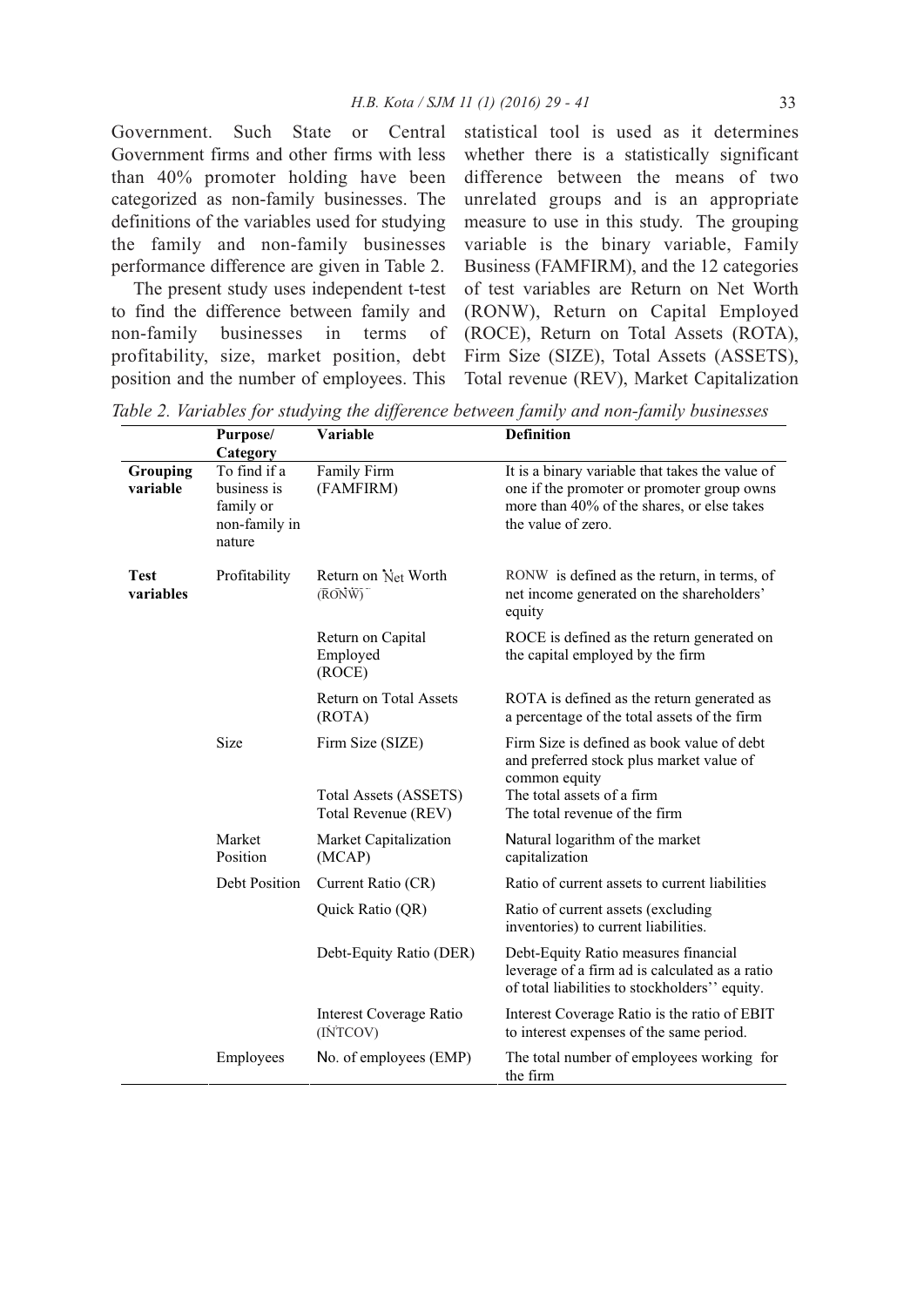(MCAP), Current Ratio (CR), Quick Ratio (QR), Debt-Equity Ratio (DER), Interest Coverage Ratio (INTCOV) and Number of Employees (EMP). SPSS 20.0 version is used for the analysis.

# **5. HYPOTHESES**

 $H_{01}$ : There is no significant difference between family and non-family businesses in terms of profitability, size, market position, debt position and number of employees.

Profitability

*H01a: Family and non-family businesses are not significantly different in terms of Return on Net Worth (RO*N*W).*

*H01b:Family and non-family businesses are not significantly different in terms of Return on Capital Employed (ROCE).*

*H01c: Family and non-family businesses are not significantly different in terms of Return on Total Assets (ROTA).*

Size

*H01d: Family and non-family businesses are not significantly different in terms of Size.*

*H01e: Family and non-family businesses are not significantly different in terms of Total Assets.*

*H01f: Family and non-family businesses are not significantly different in terms of Total Revenue.*

# Market Position

*H01g: Family and non-family businesses are not significantly different in terms of Market Capitalization.*

Debt Position

*H01h: Family and non-family businesses are not significantly different in terms of Current Ratio.*

*H01i: Family and non-family businesses are not significantly different in terms of Quick Ratio.*

*H01j: Family and non-family businesses are not significantly different in terms of Debt-Equity Ratio.*

*H01k: Family and non-family businesses are not significantly different in terms of Interest Coverage Ratio.*

#### Number of Employees

*H01l: Family and non-family businesses are not significantly different in terms of Number of Employees.*

### **6. RESULTS AND DISCUSSION**

# **6.1. Difference between Family and Non-Family Businesses in terms of Profitability**

Table 3 shows the difference between family and non-family businesses in terms of profitability. It shows that the mean RONW for family businesses is at 17.28 and that of non-family businesses is at 18.23. The F value stands at 1.92 with a significance value of .165. Since the *p*-value is at .165 for Levene's test, it is concluded that the sample has equal variances. Looking at equal variances column, it is evident that RONW of family business and non-family business is not significantly different. Since the *p*value (0.665) is more than 0.05, *the study fails to reject the null hypothesis,*  $H_{01a}$ *. Thus,*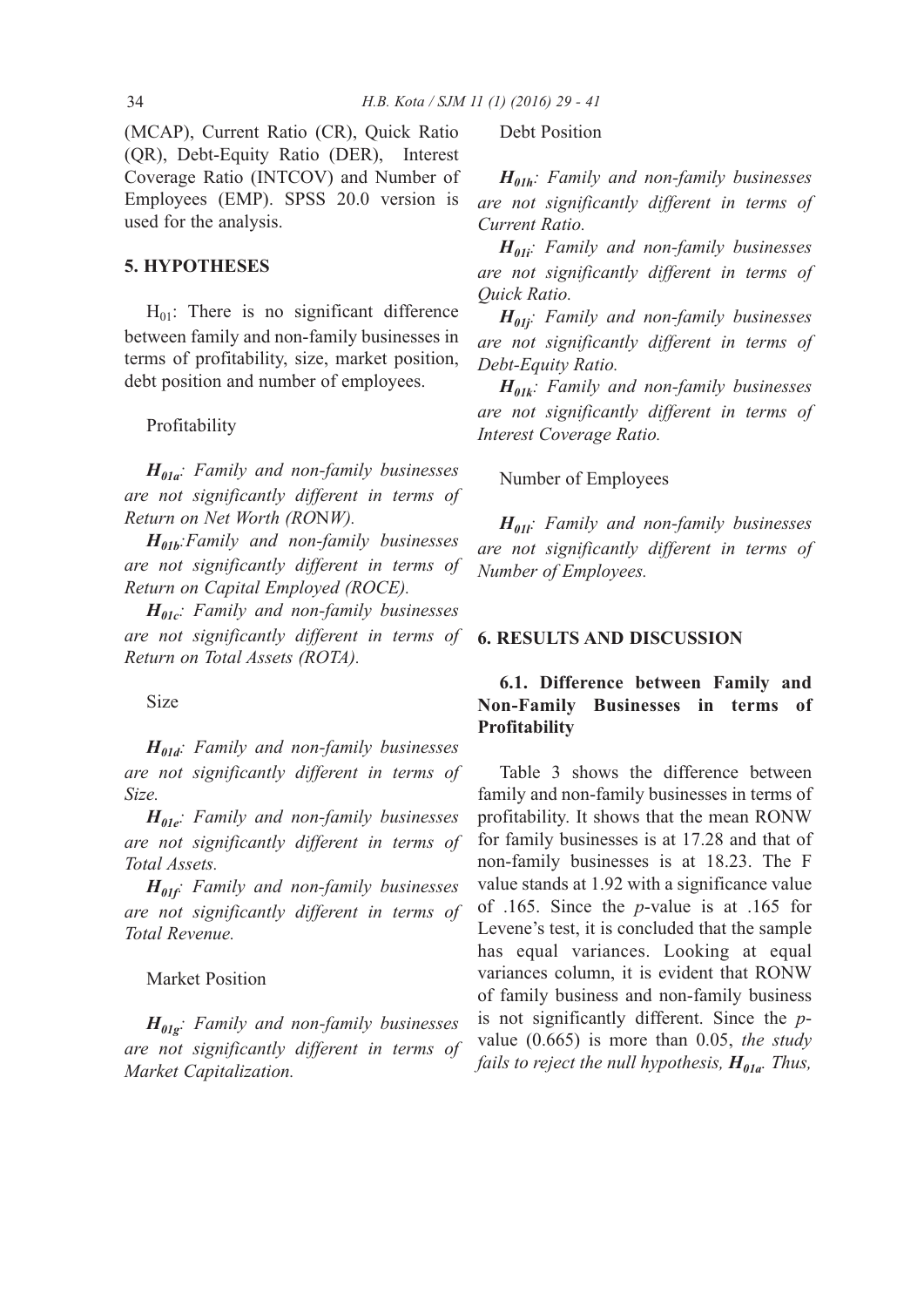| <b>Family Firms</b> |             |          | <b>Non-Family Firms</b> |             |      | Levene's test<br>for Equality | Equal<br><b>Variances</b> | Equal<br>Variances not |
|---------------------|-------------|----------|-------------------------|-------------|------|-------------------------------|---------------------------|------------------------|
| Mean                | Std.<br>Dev | N        | Mean                    | Std.<br>Dev | N    | (Sig.)                        | (Sig.)                    | Assumed<br>(Sig.)      |
| 17.28               | 22.24       | 1467     | 18.23                   | 81.29       | 1687 | 1.92(.16)                     | .665                      | .646                   |
|                     |             |          |                         |             |      |                               |                           |                        |
| 12.38               | 30.25       | 1467     | 14.25                   | 34.37       | 1687 | 3.03(.08)                     | .107                      | .104                   |
|                     |             |          |                         |             |      |                               |                           |                        |
|                     |             |          |                         |             |      |                               |                           |                        |
|                     |             |          |                         |             |      |                               |                           |                        |
| 8.04                | 11.64       | 1448     | 9.28                    | 10.09       | 1671 | 1.038(.308)                   | $.002**$                  | .002                   |
|                     |             |          |                         |             |      |                               |                           |                        |
|                     |             | $\alpha$ |                         |             |      |                               | of Variances              | Assumed                |

*Table 3. Difference between family and non-family businesses in terms of profitability*

Note: Results computed using SPSS 20.0 \*sig at  $1\%$  \*\*sig at  $5\%$  \*\*\*sig at  $10\%$ 

*there is no significant difference between family businesses and non-family business in terms of Return on Net Worth (RONW).*

Additionally, Table 3 also shows that the mean ROCE for family businesses is at 12.38 and that of non-family businesses is at 14.25. The F value stands at 3.03 with a significance value of .82. Since the *p*-value is at .82 for Levene's test, it is concluded that the sample has equal variances. Looking at equal variances column, it is evident that ROCE of family business and non-family business is not significantly different. Since the *p*-value (0.107) is more than 0.05, *the study fails to reject the null hypothesis,*  $H_{01b}$ *. Thus, there is no significant difference between family businesses and non-family business in terms of Return on Capital Employed (ROCE).*

In contrast, the mean ROTA for family businesses is at 8.04 and that of non-family businesses is at 9.28, as shown in Table 3. The F value stands at 1.038 with a significance value of .308. Since the *p*-value is at .308 for Levene's test, it is concluded that the sample has unequal variances. Looking at unequal variances column, it is evident that RONW of family business and non-family business is significantly different. Since the *p*-value (0.002) is less than 0.05, *the study rejects the null hypothesis,*  $H_{01c}$ . Thus, non-family *businesses have significantly higher Return on Total Assets (ROTA) when compared to family businesses.*

| <b>Variables</b>                | <b>Family Firms</b> |                 |      |         | Non -Family Firms |      | Levene's<br>test for<br><b>Equality of</b><br><b>Variances</b><br>(Sig.) | Equal<br><b>Variances</b><br>Assumed<br>(Sig.) | Equal<br>Variances not<br>Assumed<br>(Sig.) |
|---------------------------------|---------------------|-----------------|------|---------|-------------------|------|--------------------------------------------------------------------------|------------------------------------------------|---------------------------------------------|
|                                 | Mean                | <b>Std. Dev</b> | N    | Mean    | <b>Std. Dev</b>   | N    |                                                                          |                                                |                                             |
| <b>Firm Size</b><br>(SIZE)      | 46591.6             | 182131.9        | 1463 | 75968.2 | 232586.5          | 1681 | 39.01(.000)                                                              | .000                                           | $.000*$                                     |
| <b>Total Assets</b><br>(ASSETS) | 62343.1             | 2160044         | 1463 | 87386.2 | 27006.1           | 1681 | 23.40(.000)                                                              | .002                                           | $.002**$                                    |
| <b>Total Revenue</b><br>(REV)   | 46433.0             | 208852.6        | 1430 | 83663.6 | 328470.7          | 1661 | 39.19(.000)                                                              | .000                                           | $.000*$                                     |

*Table 4. Difference between family and non-family businesses in terms of size*

Note: Results computed using SPSS 20.0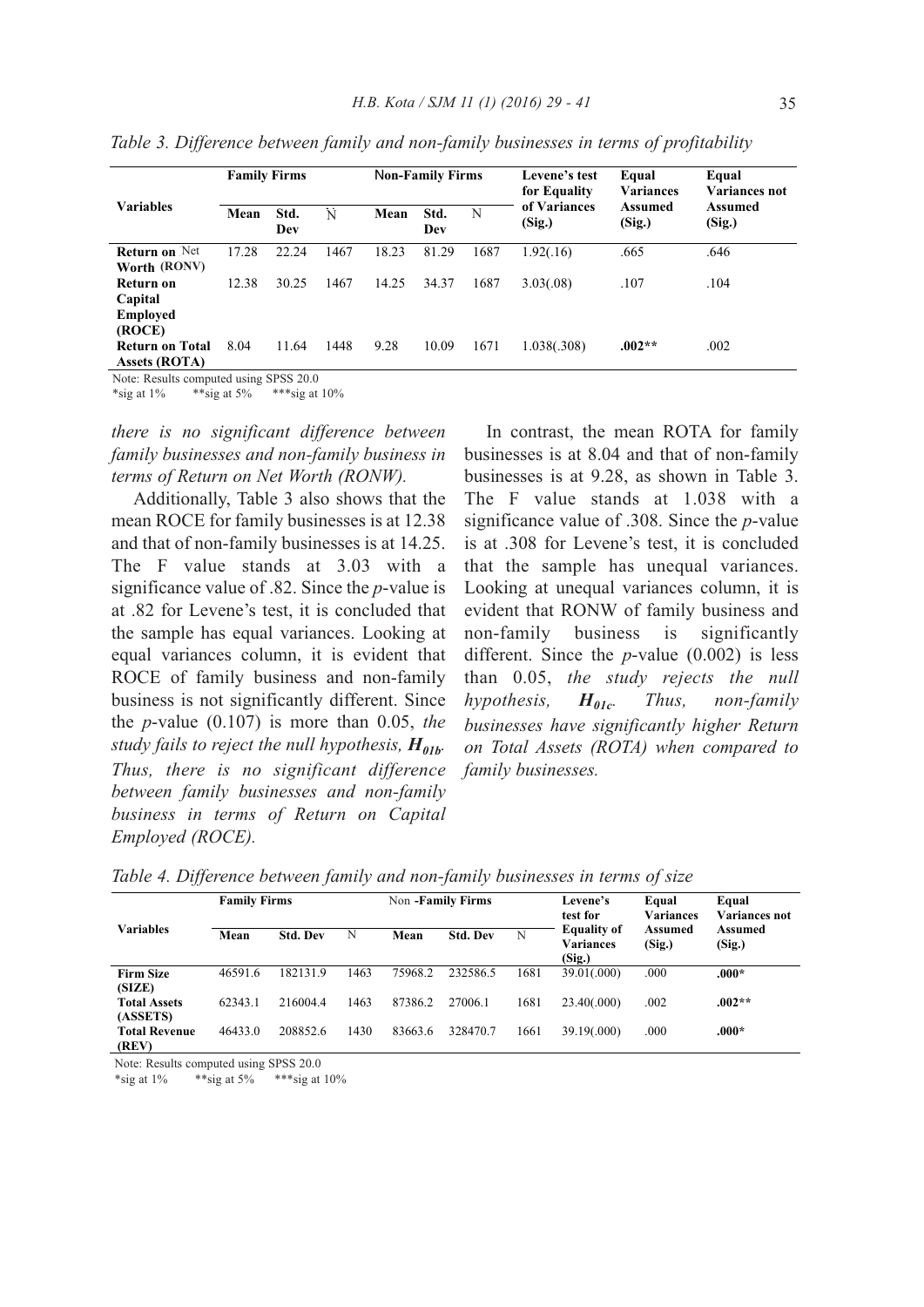# **6.2. Difference between Family and Non-Family Businesses in terms of Size**

Table 4 shows the difference between family and non-family business in terms of size. It shows that the mean Firm Size (SIZE) for family businesses is at 46591.6 mn and that of non-family businesses is at 75968.2 mn. The F value stands at 39.01 with a significance value of .000. Since the *p*-value is at .000 for Levene's test, it is concluded that the sample has unequal variances. Looking at the unequal variances column, it is evident that family businesses and nonfamily businesses differ significantly in terms of the firm size. Since the *p*-value (0.000) is less than 0.05, *the study rejects the null hypothesis,*  $H_{01d}$ *. Thus, the size of nonfamily businesses is significantly higher than family businesses.*

Additionally, Table 4 also shows that the mean Total Assets (ASSETS) for family businesses is at 62343.1 mn and that of nonfamily businesses is at 87386.2 mn . The F value stands at 23.40 with a significance value of .000. Since the *p*-value is at .000 for Levene's test, it is concluded that the sample has unequal variances. Looking at unequal variances column, it is evident that there is a significant difference between family and non-family businesses in terms of ASSETS. Since the *p*-value (0.000) is less than 0.05, *the study rejects the null hypothesis,*  $H_{01e}$ .

*Thus, the assets of non-family businesses are significantly higher than that of family businesses.*

Similarly, the mean Total Revenue (REV) for family businesses is at 46433 mn and that of non-family businesses is at 83663.6 mn, as shown in Table 4. The F value stands at 39.194 with a significance value of .000. Since the *p*-value is at .000 for Levene's test, it is concluded that the sample has unequal variances. Looking at unequal variances column, it is evident that Total Revenue (REV) of family businesses and non-family businesses is significantly different. Since the *p*-value (0.000) is less than 0.05, *the study rejects the null hypothesis,*  $H_{01f}$  *Thus, non-family businesses have significantly higher revenues when compared to family businesses.*

# **6.3. Difference between Family and Non-Family Businesses in terms of Market Capitalization (MCAP)**

Table 5 shows the difference between family and non-family business in terms of market capitalization. As shown in Table 5, the mean Market Capitalization (MCAP) for family businesses is at 9.83 and that of nonfamily businesses is at 10.10. The F value stands at .424 with a significance value of .515. Since the *p*-value is at .515 for Levene's test, it is concluded that the sample

*Table 5. Difference between family and non-family businesses in terms of market capitalization*

| <b>Variables</b>                          | <b>Family Firms</b> |             |      | Non -Family Firms |             |      | Levene's test<br>for Equality | Equal<br><b>Variances</b> | Equal<br><b>Variances not</b> |
|-------------------------------------------|---------------------|-------------|------|-------------------|-------------|------|-------------------------------|---------------------------|-------------------------------|
|                                           | Mean                | Std.<br>Dev | N    | Mean              | Std.<br>Dev | N    | of Variances<br>(Sig.)        | <b>Assumed</b><br>(Sig.)  | Assumed<br>(Sig.)             |
| <b>Market</b><br>Capitalization<br>(MCAP) | 9.83                | 1.87        | 1375 | 10.10             | 1.73        | 1557 | .424(.515)                    | $.000*$                   | .000                          |

Note: Results computed using SPSS 20.0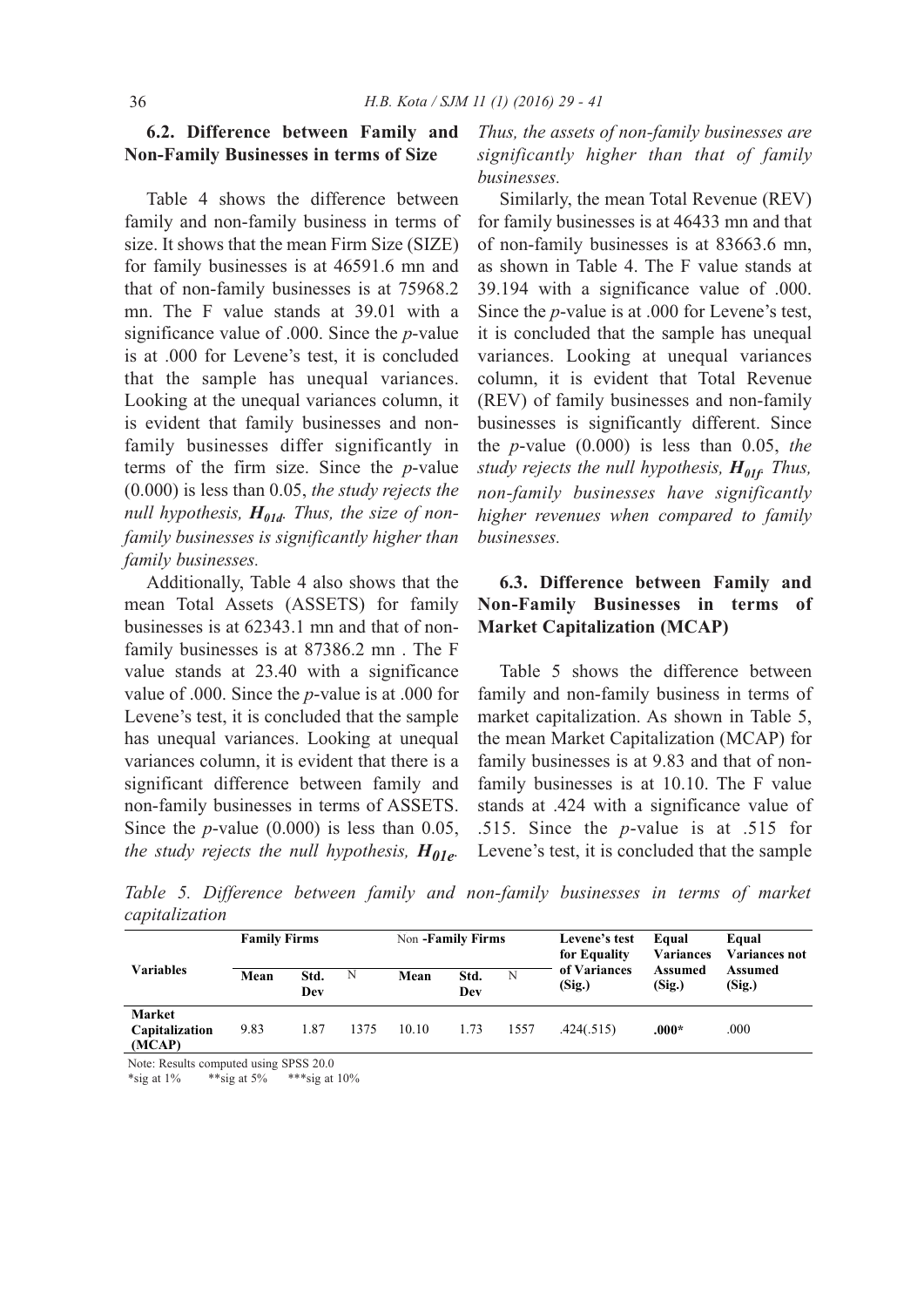has equal variances. Looking at equal variances column, it is evident that Market Capitalization (MCAP) of non-family businesses is significantly higher than family businesses. Since the *p*-value (0.000) is less than 0.05, *the study rejects the null*  $hypothesis,$   $H_{01g}$ *. Thus, non-family businesses have significantly higher market capitalization when compared to family businesses.*

# **6.4. Difference between Family and Non-Family Businesses in terms of Debt Position**

Table 6 shows the difference between family and non-family business in terms of debt position. It shows that the mean Current Ratio (CR) for family businesses is at 1.94 and that of non-family businesses is at 1.45. The F value stands at 2.34 with a significance value of .126. Since the *p*-value is at .126 for Levene's test, it is concluded that the sample has equal variances. Looking at the equal variances column, it is evident that there is no significant difference between family and non-family businesses in terms of the current ratio (CR). Since the *p*value (0.372) is more than 0.05, *the study* *fails to reject the null hypothesis,*  $H_{01h}$ *. Thus, there is no significant difference between the current ratio of family and non-family businesses.*

In contrast, as shown in Table 6, the mean Quick Ratio (QR) for family businesses is at .93 and that of non-family businesses is at 1.09. The F value stands at 8.572 with a significance value of .003. Since the *p*-value is at .003 for Levene's test, it is concluded that the sample has unequal variances. Looking at unequal variances column, it is evident that there is a significant difference between family and non-family businesses in terms of quick ratio (QR). Since the *p*-value (0.003) is less than 0.05, *the study rejects the null hypothesis,*  $H_{01i}$ *. Thus, the quick ratio of non-family businesses is significantly higher than that of family businesses.*

However, the mean Debt-Equity Ratio (DER) for family businesses is at .9006 and that of non-family businesses is at .806, as shown in Table 6. The F value stands at .000 with a significance value of .984. Since the *p*-value is at .984 for Levene's test, it is concluded that the sample has equal variances. Looking at equal variances column, it is evident that there is no significant difference between family and

| <b>Variables</b>                              | <b>Family Firms</b> |             |      |        | Non-Family Firms |      | Levene's test<br>for Equality | Equal<br><b>Variances</b> | Equal<br><b>Variances not</b> |
|-----------------------------------------------|---------------------|-------------|------|--------|------------------|------|-------------------------------|---------------------------|-------------------------------|
|                                               | Mean                | Std.<br>Dev | N    | Mean   | Std.<br>Dev      | N    | of Variances<br>(Sig.)        | Assumed<br>(Sig.)         | Assumed<br>(Sig.)             |
| <b>Current Ratio</b><br>(CR)                  | 1.94                | 22.22       | 1457 | 1.45   | 1.94             | 1674 | 2.34(.126)                    | .372                      | .404                          |
| <b>Ouick Ratio</b><br>(QR)                    | .93                 | 1.35        | 1465 | 1.09   | 1.98             | 1674 | 8.572(.003)                   | .010                      | $.009**$                      |
| <b>Debt-Equity</b><br>Ratio (DER)             | .9006               | 1.83        | 1465 | .806   | 2.52             | 1680 | .000(.984)                    | .239                      | .230                          |
| Interest<br><b>Coverage Ratio</b><br>(INTCOV) | 147.56              | 932.60      | 1379 | 335.56 | 2561.15          | 1583 | 18.32(.000)                   | .010                      | $.007**$                      |

*Table 6. Difference between family and non-family businesses in terms of debt position*

Note: Results computed using SPSS 20.0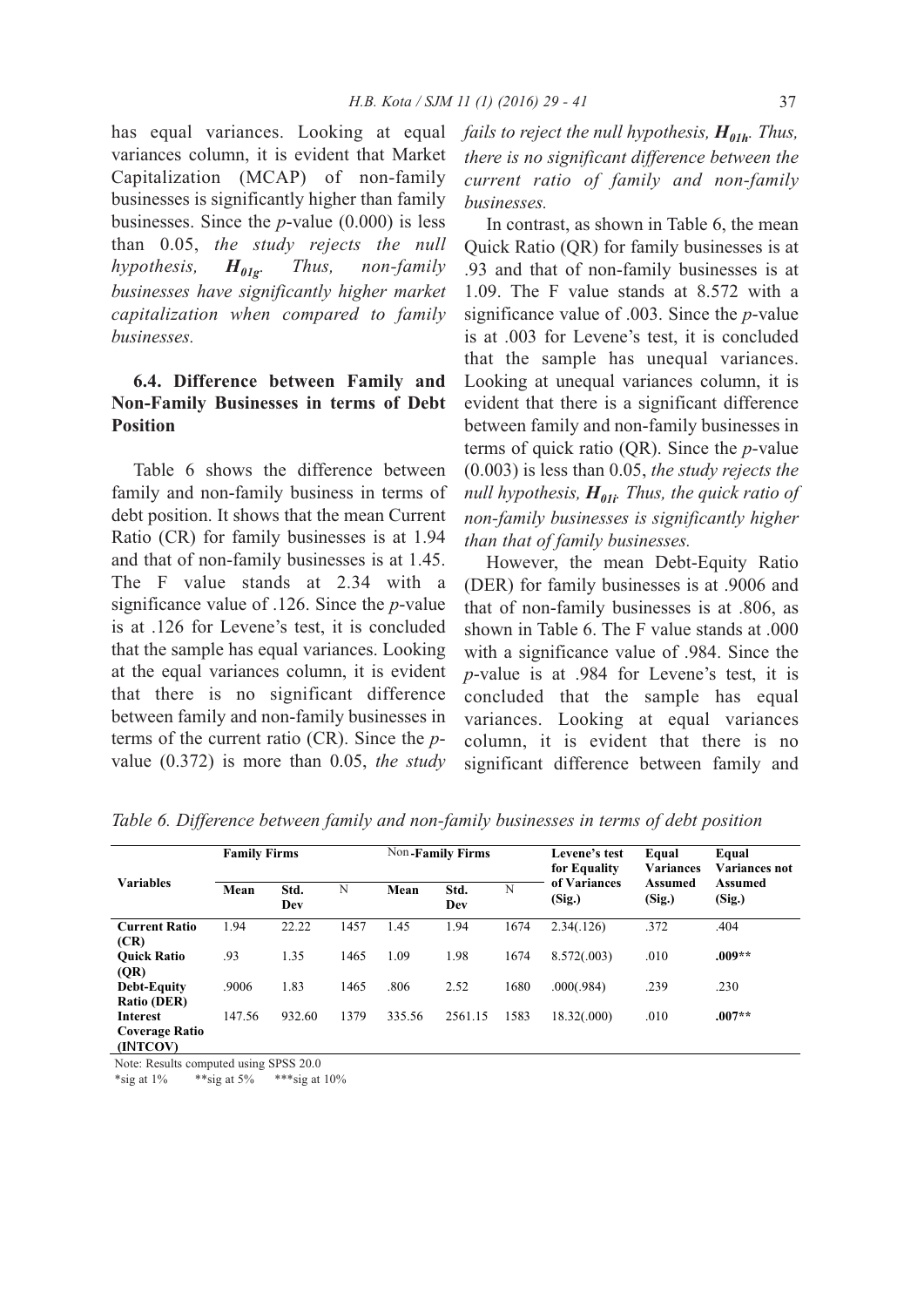non-family businesses in terms of the debtequity ratio (DER). Since the *p*-value (.239) is more than 0.05, *the study fails to reject the null hypothesis,*  $H_{01i}$ *. Thus, there is no significant difference between the current ratio of family and non-family businesses.*

In contrast, Table 6 also shows that the mean Interest Coverage Ratio (INTCOV) for family businesses is at 147.56 and that of non-family businesses is at 335.56. The F value stands at 18.32 with a significance value of .000. Since the *p*-value is at .000 for Levene's test, it is concluded that the sample has unequal variances. Looking at unequal variances column, it is evident that there is a significant difference between family and non-family businesses in terms of interest coverage ratio (INTCOV). Since the *p*-value (0.000) is less than 0.05, *the study rejects the null hypothesis,*  $H_{01k}$ *. Thus, the interest coverage ratio of non-family businesses is significantly higher than that of family businesses.*

# **6.5. Difference between Family and Non-Family Businesses in terms of number of employees (EMP)**

Table 7 shows the difference between family and non-family business in terms of number of employees. As shown in this table, the mean number of employees (EMP) for family businesses is at 7486 and that of non-family businesses is at 8219. The F

value stands at 3.231 with a significance value of .072. Since the *p*-value is at .072 for Levene's test, it is concluded that the sample has equal variances. Looking at equal variances column, it is evident that there is no significant difference between family and non-family businesses in terms of number of employees (EMP). Since the *p*-value (.396) is more than 0.05, *the study fails to reject the null hypothesis,*  $H_{01l}$ *. Thus, there is no significant difference between the number of employees working in family and non-family businesses.*

#### **7. SUMMARY AND CONCLUSION**

The present study analyses the performance of family businesses in comparison to non-family business for firms listed on BSE 500 Index for a period of 11 years from 2005-2015. Any firm with 40% or more promoters or promoter group holding has been identified as a family business. Performance of family businesses was measured across 5 categories, viz, Profitability, Size, Market Position, Debt Position and Number of Employees. Within these 5 categories, comparison was done on the following 12 variables like Return on Net Worth (RONW), Return on Capital Employed (ROCE), Return on Total Assets (ROTA), Firm Size (SIZE), Total Assets (ASSETS), Total Revenue (REV), Market

*Table 7. Difference between family and non-family businesses in terms of number of employees (EMP)*

| <b>Variables</b>                 | <b>Family Firms</b> |                 |     | <b>Non-Family Firms</b> |                 |      | Levene's test<br>for Equality | Equal<br><b>Variances</b> | Equal<br><b>Variances not</b> |
|----------------------------------|---------------------|-----------------|-----|-------------------------|-----------------|------|-------------------------------|---------------------------|-------------------------------|
|                                  | Mean                | <b>Std. Dev</b> | N   | Mean                    | <b>Std. Dev</b> | N    | of Variances<br>(Sig.)        | Assumed<br>(Sig.)         | <b>Assumed</b><br>(Sig.)      |
| <b>No. of Employees</b><br>(EMP) | 7486                | 17710.01        | 698 | 8219                    | 17368.45        | 1003 | 3.231(.072)                   | .396                      | .398                          |

Note: Results computed using SPSS 20.0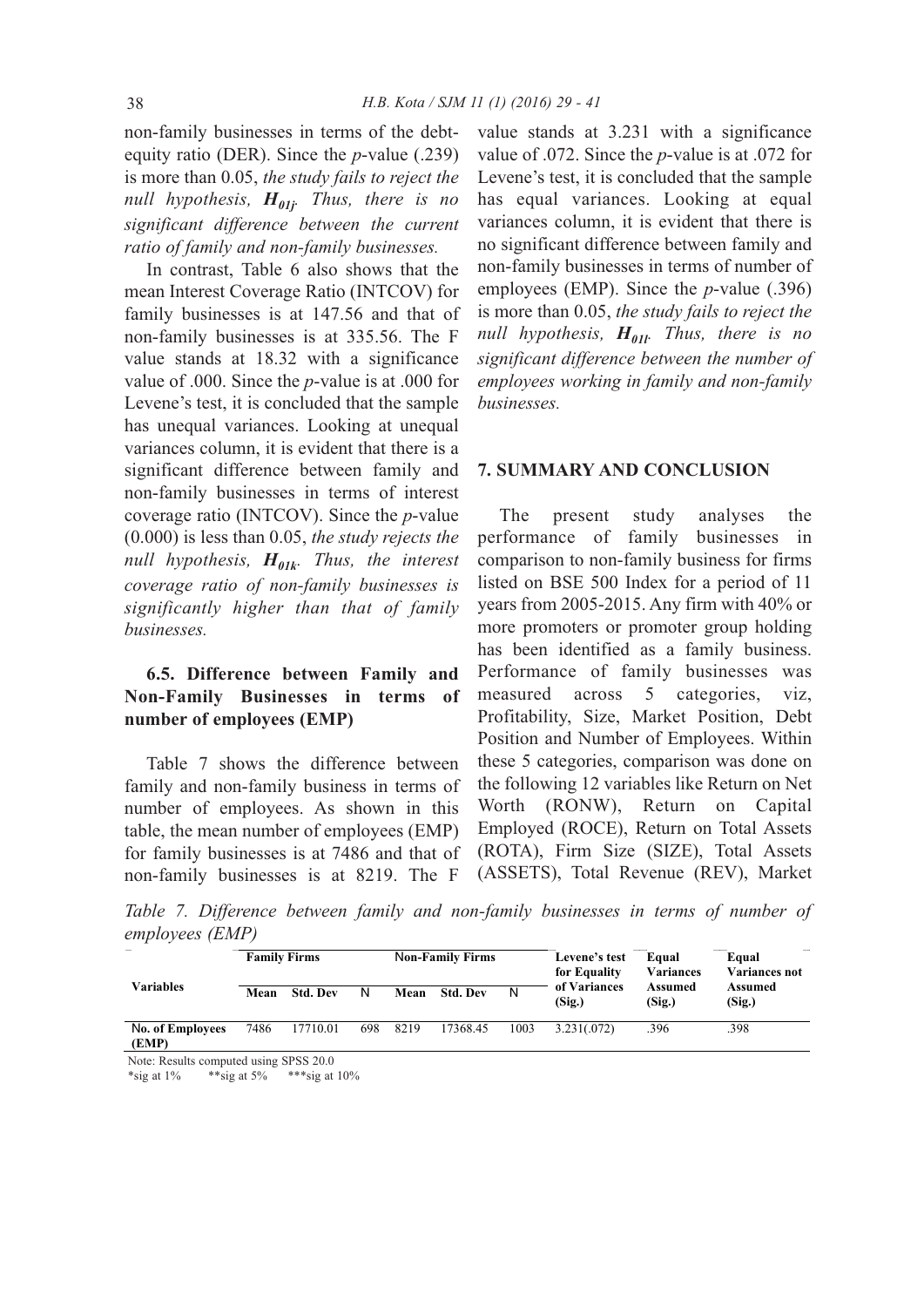Capitalization (MACP), Current Ratio (CR), Quick Ratio (QR), Debt-Equity Ratio (DER), Interest Coverage Ratio (INTCOV) and Number of Employees (EMP), using independent t-test.

Although several researches worldwide have recognized family businesses as better performers when compared to non-family businesses (Astrachan & Shanker, 2003; Heck & Stafford, 2001; Sharma, 2004), the results are quite opposite in the Indian context.

It is found that there is no significant difference between family and non-family businesses in terms of Return on Net Worth (RONW) and Return on Capital Employed (ROCE), however, non-family businesses have significantly higher Return on Total Assets (ROTA).

In terms of size, non-family businesses are larger than family businesses in size, total assets and revenue. Non-family businesses also enjoy significantly higher market capitalization and employ more number of employees, when compared to family businesses. The non-family businesses also have significantly higher quick ratio and interest coverage ratio when compared to family businesses.

The present study shows that although family businesses in India are very competent, they have to catch up with multinational and State-run companies in terms of size, market capitalization, profitability, improving their debt position and employing more talent.

# **8. SCOPE FOR FURTHER RESEARCH**

Although family businesses contribute to a large extent to the GDP of India, they are relegated to secondary position in terms of size, market capitalization and profitability. The present study opens up research avenues for further probing the reasons for lack of size in the Indian Family businesses. There are lot of opportunities for researchers to develop strategies to increase the scale and profitability of family businesses which will in turn boost the growth of any economy.

#### **References**

Allouche, J., Amann, B., Jaussaud, J., & Kurashina, T. (2008). The Impact of Family Control on the Performance and Financial Characteristics of Family Versus Nonfamily Businesses in Japan: A Matched-Pair Investigation. Family Business Review, 21 (4), 315–329.

Anderson, R.C., & Reeb, D.M. (2003). Founding-Family Ownership and Firm Performance: Evidence from the S&P 500. The Journal of Finance, 58 (3), 1301–1327.

Astrachan, J.H., & Shanker, M.C. (2003). Family Businesses' Contribution to the U.S. Economy: A Closer Look. Family Business Review, 16 (3), 211–219.

Barth, E., Gulbrandsen, T., & Schønea, P. (2005). Family Ownership and Productivity: The Role of Owner-Management. Journal of Corporate Finance, 11 (1–2), 107–127.

Bonilla, C.A., Sepulveda, J., & Carvajal, M. (2010). Family Ownership and Firm Performance in Chile: A Note on Martinez et al.'s Evidence. Family Business Review, 23 (2), 148–154.

Bosworth, D., & Loundes, J. (2002). The Dynamic Performance of Australian Enterprises. Melbourne Institute of Applied Economic and Social Research, The University of Melbourne (Melbourne Institute Working Paper Series).

Chrisman, J.J., Chua, J.H., & Litz, R.A.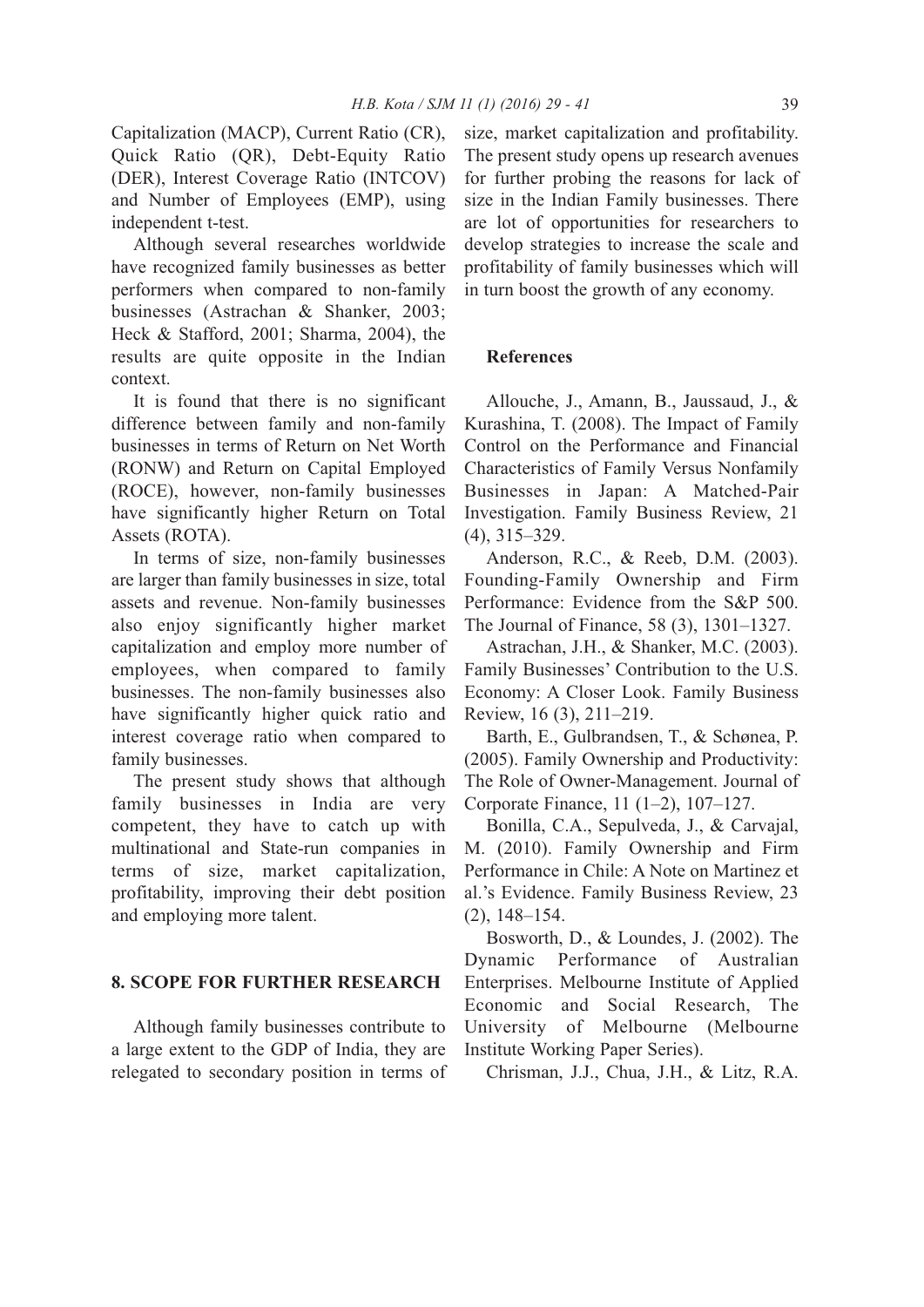# **КОМПАРАТИВНА АНАЛИЗА ПОРОДИЧНИХ И НЕ-ПОРОДИЧНИХ ПРЕДУЗЕЋА: ЕМПИРИЈСКИ ДОКАЗИ ИЗ ИНДИЈЕ**

#### **Hima Bindu Kota, Ramanjeet Singh**

#### **Извод**

Породична предузећа су од фундаменталног значаја за националну изградњу јер доприносе БДП-у било којој земљи, а такође су и главни креатори запошљавања. Стога, управљање породичним предузећима постаје област академског интересовања. У том смислу, компарација породичних и не-породичних предузећа постала важна област истраживања. Ова студија анализира перформансе индијских породичних предузећа у односу на не-породична предузећа код фирми које се котирају на BSE 500 Index, за период од 11 година, од 2005-2015. Свака фирма са 40% или више промотера или промотера холдинг групе је идентификована као породично предузеће. Перформансе породичних предузеће су мерене преко 5 категорија: профитабилност, величина, тржишна позиција, задуженост и број запослених. У оквиру ових 5 категорија, компарација је обављена на основу наредних 12 варијабли: повраћај нето вредности (RONW), повраћај уложеног капитал (ROCE), принос укупне активе (ROTA), величина фирме (SIZE), укупна актива (ASSETS), укупан приход (REV) тржишна капитализација (MACP), текућа ликвидност (CR), рацио ликвидности (QR), рацио дуга капитала (DER), рацио покрића камата (INTCOV) и број запослених (EMP), коришћењем независног Т- теста. Утврђено је да у Индијском контексту, не-породична предузећа поседују боље перформансе у односу на породична предузећа код свих 5 проучаваних категорија.

*Кључне речи*: породична предузећа, перформансе, профитабилност, тржишна капитализација, задуженост

(2004). Comparing the Agency Costs of Family and Non-Family Firms: Conceptual Issues and Exploratory Evidence. Entrepreneurship Theory and Practice, 28 (4), 335–354.

Demsetz, H., & Villalonga, B. (2001). Ownership Structure and Corporate Performance. Journal of Corporate Finance, 7 (3), 209–233.

Gallo, M., & Vilaseca, A. (1996). Finance in family business. Family Business Review, 9 (4), 287–305.

Galve-Górriz, C., & Salas-Fumás, V. (1996). Ownership Structure and Firm Performance: Some Empirical Evidence Palia, D. (1999). Understanding the

from Spain. Managerial and Decision Economics, 17 (6), 575-586.

Heck, R.K.Z., & Stafford, K. (2001). The Vital Institution of Family Business: Economic Benefits Hidden in Plain Sight. In G.K. McCann & N. Upton (Eds.), Destroying Myths and Creating Value in Family Business. Deland, FL: Stetson University.

Hill, C.W., & Snell, S.A. (1989). Effects of Ownership Structure and Control on Corporate Productivity. Academy of Management Journal, 32, 25–46.

Himmelberg, C.P., Hubbard, R.G., &